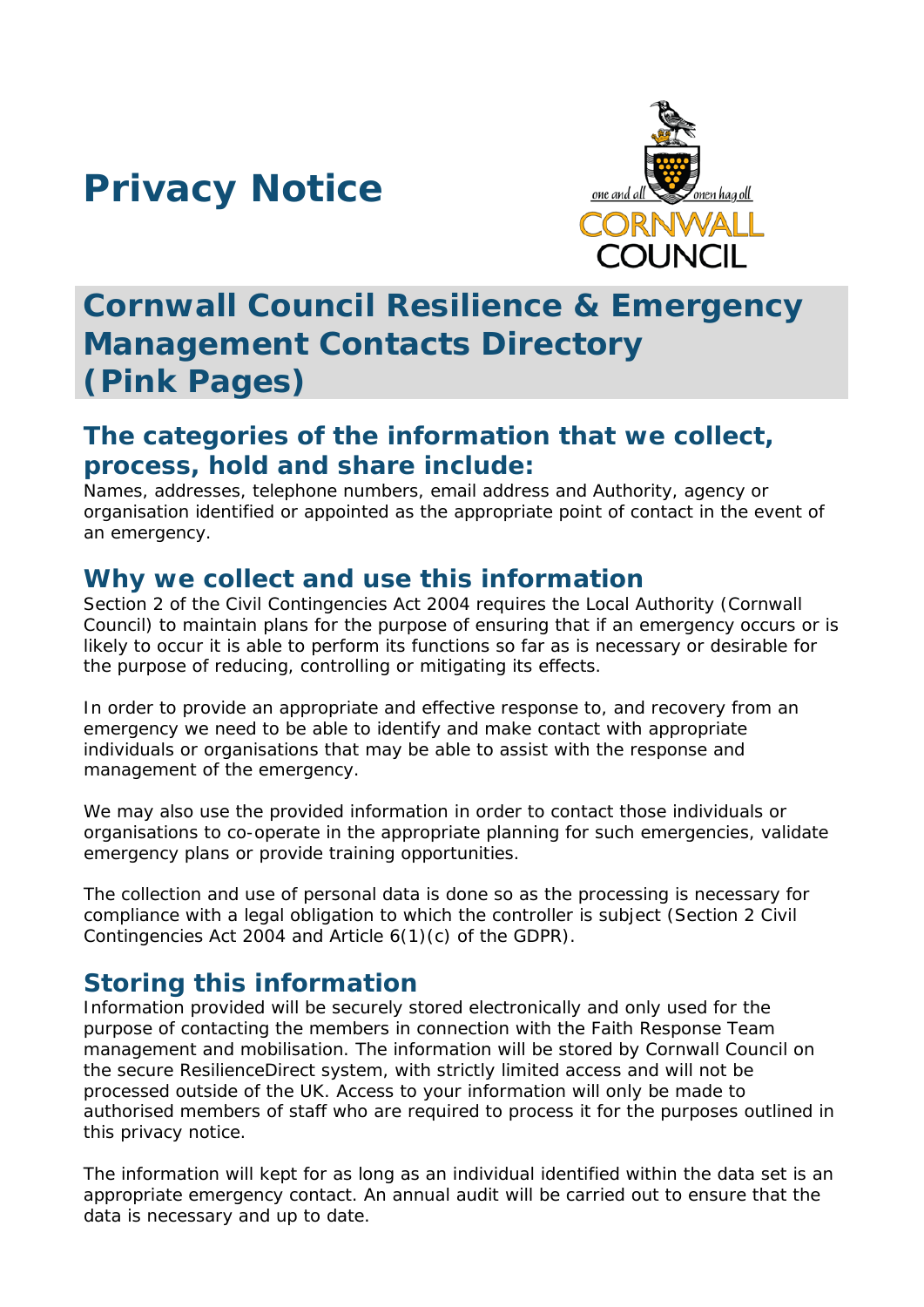#### **Who we share this information with and why**

The information will not ordinarily be shared beyond team members of Cornwall Council's Resilience & Emergency Management Team. However during an emergency situation specific contact information may be shared with appropriate support staff for the purpose of making contact with the individual or agency in relation to the planning, response or recovery from the emergency.

#### **Requesting access to your personal data and your rights**

Your personal information belongs to you and you have the right to:

- be informed of how we will process it
- request a copy of what we hold about you and in commonly used electronic format if you wish (if you provided this to us electronically for automated processing, we will return it in the same way)
- have it amended if it's incorrect or incomplete
- have it deleted (where we do not have a legal requirement to retain it)
- withdraw your consent if you no longer wish us to process it
- restrict how we process it
- object to us using it for marketing or research purposes
- object to us using it in relation to a legal task or in the exercise of an official authority
- request that a person reviews an automated decision where it has had an adverse effect on you

You are legally entitled to request access to any information about you that we hold, and a copy using the subject access request. Use the links below to find out more:

[Data Protection web page](http://www.cornwall.gov.uk/council-and-democracy/data-protection-and-freedom-of-information/data-protection)

#### [Rights of Access, Rectification and Erasure Request](https://www.cornwall.gov.uk/media/33315555/form-2018-rare-form-blank.pdf)

If you need help in understanding this notice please contact the Resilience & Emergency Management team by emailing [emergencymanagement@cornwall.gov.uk](mailto:emergencymanagement@cornwall.gov.uk)

### **Contact details of the Data Protection Officer**

If you would like to discuss anything in this privacy notice, please contact:

Data Protection Officer

| Address:   | Data Protection Team,<br>Cornwall Council,<br>County Hall, Truro, TR1 3AY |
|------------|---------------------------------------------------------------------------|
| Telephone: | 01872 326424                                                              |
|            |                                                                           |

Email: [dataprotection@cornwall.gov.uk](mailto:dataprotection@cornwall.gov.uk)

#### **Further information**

If you have concerns about the use of your personal data, the Information Commissioners Office is an independent body set up to uphold information rights in the